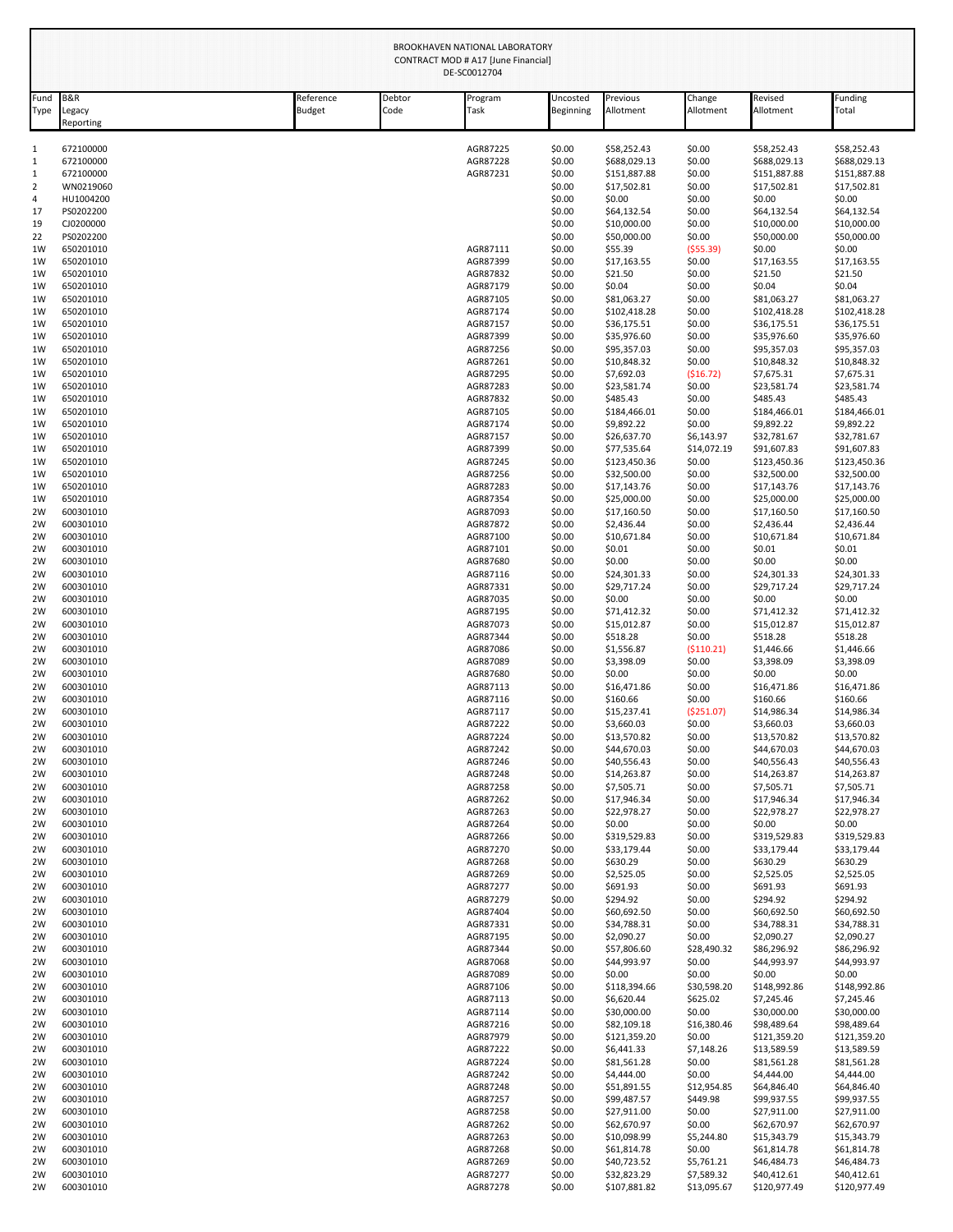| 2W             | 600301010 |            | AGR87363 | \$0.00 | \$20,005.19    | \$0.00          | \$20,005.19    | \$20,005.19    |
|----------------|-----------|------------|----------|--------|----------------|-----------------|----------------|----------------|
| 2W             | 600301010 |            | AGR87287 | \$0.00 | \$79,980.21    | \$4,759.63      | \$84,739.84    | \$84,739.84    |
|                |           |            |          |        |                |                 |                |                |
| 2W             | 600301010 |            | AGR87371 | \$0.00 | \$700,000.00   | \$0.00          | \$700,000.00   | \$700,000.00   |
| 2W             | 600301010 |            | AGR87291 | \$0.00 | \$5,000.00     | \$0.00          | \$5,000.00     | \$5,000.00     |
| 2W             | 600301010 |            | AGR87292 | \$0.00 | \$0.00         | \$121,359.22    | \$121,359.22   | \$121,359.22   |
| 2W             | 600301010 |            | AGR87293 | \$0.00 | \$10,000.00    | \$0.00          | \$10,000.00    | \$10,000.00    |
| 2W             | 600301020 |            | AGR87178 | \$0.00 | \$0.00         | \$0.00          | \$0.00         | \$0.00         |
| 2W             | 600301020 |            | AGR87247 | \$0.00 | \$42.29        | \$0.00          | \$42.29        | \$42.29        |
| 2W             | 600301020 |            | AGR87807 | \$0.00 | \$23.68        | \$0.00          | \$23.68        | \$23.68        |
| 2W             | 600301020 |            | AGR87178 | \$0.00 | \$46,653.40    | \$0.00          | \$46,653.40    | \$46,653.40    |
| 2W             | 600301020 |            | AGR87197 | \$0.00 | \$79,878.73    | \$0.00          | \$79,878.73    | \$79,878.73    |
| 2W             | 600301020 |            | AGR87981 | \$0.00 | \$111,085.60   | \$0.00          | \$111,085.60   | \$111,085.60   |
| 2W             | 600301020 |            | AGR87218 | \$0.00 | \$487.69       | (5487.69)       | \$0.00         | \$0.00         |
| 2W             | 600301020 |            | AGR87280 | \$0.00 | \$5,894.48     | \$0.00          | \$5,894.48     | \$5,894.48     |
|                |           |            |          |        |                |                 |                | \$105,746.31   |
| 2W             | 600301020 |            | AGR87899 | \$0.00 | \$105,746.31   | \$0.00          | \$105,746.31   |                |
| 2W             | 600301020 |            | AGR87284 | \$0.00 | \$61,537.77    | \$0.00          | \$61,537.77    | \$61,537.77    |
| 2W             | 600301020 |            | AGR87807 | \$0.00 | \$50,485.44    | \$0.00          | \$50,485.44    | \$50,485.44    |
| 2W             | 600301020 |            | AGR87178 | \$0.00 | \$11,599.54    | \$0.00          | \$11,599.54    | \$11,599.54    |
| 2W             | 600301020 |            | AGR87072 | \$0.00 | \$8,874.05     | \$0.00          | \$8,874.05     | \$8,874.05     |
| 2W             | 600301020 |            | AGR87217 | \$0.00 | \$351,930.69   | \$0.00          | \$351,930.69   | \$351,930.69   |
| 2W             | 600301020 |            | AGR87280 | \$0.00 | \$92,373.78    | \$31,235.60     | \$123,609.38   | \$123,609.38   |
| 2W             | 600301020 |            | AGR87899 | \$0.00 | \$97,087.38    | \$0.00          | \$97,087.38    | \$97,087.38    |
| 2W             | 600301020 |            | AGR87284 | \$0.00 | \$88,266.07    | \$0.00          | \$88,266.07    | \$88,266.07    |
| 2W             | 600301020 |            | AGR87286 | \$0.00 | \$24,271.85    | \$0.00          | \$24,271.85    | \$24,271.85    |
|                |           |            |          |        |                |                 |                |                |
| 2W             | 600301020 |            | AGR87412 | \$0.00 | \$145,631.07   | \$0.00          | \$145,631.07   | \$145,631.07   |
| AD             | PS0202132 |            |          | \$0.00 | \$38,795.51    | \$0.00          | \$38,795.51    | \$38,795.51    |
| B <sub>2</sub> | CJ0100000 |            |          | \$0.00 | \$555.60       | \$0.00          | \$555.60       | \$555.60       |
| ΒG             | CJ0100000 |            |          | \$0.00 | \$232,475.57   | \$0.00          | \$232,475.57   | \$232,475.57   |
| BG             | CJ0100000 |            |          | \$0.00 | \$490,000.00   | \$0.00          | \$490,000.00   | \$490,000.00   |
| ΒG             | CJ0200000 |            |          | \$0.00 | \$1,715.20     | \$0.00          | \$1,715.20     | \$1,715.20     |
| BN             | TE1103000 |            |          | \$0.00 | \$157,396.76   | \$0.00          | \$157,396.76   | \$157,396.76   |
| BN             | TE1201000 |            |          | \$0.00 | \$14,726.54    | \$0.00          | \$14,726.54    | \$14,726.54    |
| BN             | TE1201000 |            |          | \$0.00 | \$115,998.00   | \$0.00          | \$115,998.00   | \$115,998.00   |
|                |           |            |          |        |                |                 |                |                |
| BN             | TE1201000 |            |          | \$0.00 | \$351,000.00   | \$0.00          | \$351,000.00   | \$351,000.00   |
| BN             | TE1301000 |            |          | \$0.00 | \$33,066.90    | \$0.00          | \$33,066.90    | \$33,066.90    |
| BN             | TG0100000 |            |          | \$0.00 | \$35,932.05    | \$0.00          | \$35,932.05    | \$35,932.05    |
| CN             | AF5810000 |            |          | \$0.00 | \$475,630.61   | \$0.00          | \$475,630.61   | \$475,630.61   |
| CN             | AF5832020 |            |          | \$0.00 | \$849,439.66   | \$0.00          | \$849,439.66   | \$849,439.66   |
| CN             | AF5832030 | NE-0301604 |          | \$0.00 | \$80,950.20    | \$0.00          | \$80,950.20    | \$80,950.20    |
| CN             | AF5832030 | NE-0301604 |          | \$0.00 | \$290,725.86   | \$0.00          | \$290,725.86   | \$290,725.86   |
| CN             | AF5832030 |            |          | \$0.00 | \$39,537.47    | \$0.00          | \$39,537.47    | \$39,537.47    |
|                |           |            |          |        |                |                 |                |                |
| CN             | AF5832030 | NE-0301604 |          | \$0.00 | \$0.00         | \$0.00          | \$0.00         | \$0.00         |
| CN             | AF5855000 |            |          | \$0.00 | \$200,000.00   | \$0.00          | \$200,000.00   | \$200,000.00   |
| CN             | NT0104000 |            |          | \$0.00 | \$790,264.99   | \$0.00          | \$790,264.99   | \$790,264.99   |
| CN             | RC0113000 |            |          | \$0.00 | \$1,331.44     | \$0.00          | \$1,331.44     | \$1,331.44     |
| CN             | RC0424000 |            |          | \$0.00 | \$79,173.52    | \$0.00          | \$79,173.52    | \$79,173.52    |
| FO             | GD2540101 |            |          | \$0.00 | \$334,449.02   | \$0.00          | \$334,449.02   | \$334,449.02   |
| FO             | GD2540200 |            |          | \$0.00 | \$6,738.10     | \$0.00          | \$6,738.10     | \$6,738.10     |
|                |           |            |          |        |                |                 |                | \$1,323,000.00 |
| FO             | GD2540200 |            |          | \$0.00 | \$1,323,000.00 | \$0.00          | \$1,323,000.00 |                |
| FO             | GD2540250 |            |          | \$0.00 | \$20,535.83    | \$0.00          | \$20,535.83    | \$20,535.83    |
| FO             | GD2540250 |            |          | \$0.00 | \$45,000.00    | \$0.00          | \$45,000.00    | \$45,000.00    |
| FO             | GD2540600 |            |          | \$0.00 | \$137.38       | \$0.00          | \$137.38       | \$137.38       |
| FO             | GD2540980 |            |          | \$0.00 | \$795,904.83   | \$0.00          | \$795,904.83   | \$795,904.83   |
| FO             | GD5001000 |            |          | \$0.00 | \$242,843.73   | \$0.00          | \$242,843.73   | \$242,843.73   |
| ΝM             | NN5010000 |            |          | \$0.00 | \$690,541.89   | \$0.00          | \$690,541.89   | \$690,541.89   |
| <b>NS</b>      | NN2001000 |            |          | \$0.00 | \$188,157.06   | \$0.00          | \$188,157.06   | \$188,157.06   |
| ΝS             | NN2001000 |            |          | \$0.00 | \$1,585,000.00 | \$0.00          | \$1,585,000.00 | \$1,585,000.00 |
|                | NN4009010 |            |          | \$0.00 |                | \$0.00          |                | \$40,713.10    |
| ΝS             |           |            |          |        | \$40,713.10    |                 | \$40,713.10    |                |
| ΝS             | NN4009010 |            |          | \$0.00 | \$969,327.46   | \$0.00          | \$969,327.46   | \$969,327.46   |
| ΝS             | NN4009020 |            |          | \$0.00 | \$856,606.14   | \$0.00          | \$856,606.14   | \$856,606.14   |
| ΝS             | NN4009020 |            |          | \$0.00 | \$1,742,196.33 | \$0.00          | \$1,742,196.33 | \$1,742,196.33 |
| ΝS             | NN4009030 |            |          | \$0.00 | \$59,778.49    | \$0.00          | \$59,778.49    | \$59,778.49    |
| ΝS             | NN4009030 |            |          | \$0.00 | \$505,000.00   | \$0.00          | \$505,000.00   | \$505,000.00   |
| ΝS             | NN4010010 |            |          | \$0.00 | \$10,025.52    | \$0.00          | \$10,025.52    | \$10,025.52    |
| ΝS             | NN4010021 |            |          | \$0.00 | \$752,311.94   | \$0.00          | \$752,311.94   | \$752,311.94   |
| ΝS             | NN4011010 |            |          | \$0.00 | \$58,856.27    | \$0.00          | \$58,856.27    | \$58,856.27    |
| ΝS             | NN4011020 |            |          | \$0.00 | \$385,124.62   | \$0.00          | \$385,124.62   | \$385,124.62   |
| ΝS             | NN4012010 |            |          | \$0.00 | \$11,854.58    | \$0.00          | \$11,854.58    | \$11,854.58    |
|                |           |            |          |        |                |                 | \$110,000.00   |                |
| ΝS             | NN4012010 |            |          | \$0.00 | \$110,000.00   | \$0.00          |                | \$110,000.00   |
| NS             | NN4012030 |            |          | \$0.00 | \$166,170.30   | \$0.00          | \$166,170.30   | \$166,170.30   |
| ΝS             | NN4012040 |            |          | \$0.00 | \$52,615.58    | \$0.00          | \$52,615.58    | \$52,615.58    |
| ΝS             | NN5001010 |            |          | \$0.00 | \$214,813.60   | \$0.00          | \$214,813.60   | \$214,813.60   |
| ΝS             | NN5001010 |            |          | \$0.00 | \$52,717.60    | \$0.00          | \$52,717.60    | \$52,717.60    |
| ΝS             | NN5001010 |            |          | \$0.00 | \$252,170.00   | \$0.00          | \$252,170.00   | \$252,170.00   |
| ΝS             | NN5002010 |            |          | \$0.00 | \$328,183.99   | \$0.00          | \$328,183.99   | \$328,183.99   |
| NS             | NN5002010 |            |          | \$0.00 | \$100,739.03   | \$0.00          | \$100,739.03   | \$100,739.03   |
|                |           |            |          | \$0.00 |                |                 |                |                |
| ΝS             | NN5002010 |            |          |        | \$27,437.97    | \$85,000.00     | \$112,437.97   | \$112,437.97   |
| ΝS             | NN5002010 |            |          | \$0.00 | \$0.00         | \$0.00          | \$0.00         | \$0.00         |
| ΝS             | NN5002020 |            |          | \$0.00 | \$20,000.00    | \$0.00          | \$20,000.00    | \$20,000.00    |
| ΝS             | NN5002020 |            |          | \$0.00 | \$84,917.17    | \$0.00          | \$84,917.17    | \$84,917.17    |
| ΝS             | NN5002020 |            |          | \$0.00 | \$3,258,229.42 | ( \$85,000.00)  | \$3,173,229.42 | \$3,173,229.42 |
| ΝS             | NN5002020 |            |          | \$0.00 | \$774,000.00   | \$0.00          | \$774,000.00   | \$774,000.00   |
| ΝS             | NN5002020 |            |          | \$0.00 | \$2,091,549.27 | \$0.00          | \$2,091,549.27 | \$2,091,549.27 |
| ΝS             | NN5002040 |            |          | \$0.00 | \$20,497.80    | \$0.00          | \$20,497.80    | \$20,497.80    |
| ΝS             | NN5002040 |            |          | \$0.00 | \$325,000.00   | \$0.00          | \$325,000.00   | \$325,000.00   |
|                |           |            |          |        |                |                 |                |                |
| ΝS             | NN5003010 |            |          | \$0.00 | \$257.98       | \$1,641.71      | \$1,899.69     | \$1,899.69     |
| ΝS             | NN5003020 |            |          | \$0.00 | \$23,082.22    | \$0.00          | \$23,082.22    | \$23,082.22    |
| ΝS             | NN5003020 |            |          | \$0.00 | \$14,682.50    | (51,641.71)     | \$13,040.79    | \$13,040.79    |
| ΝS             | NN5003040 |            |          | \$0.00 | \$5,448.66     | \$0.00          | \$5,448.66     | \$5,448.66     |
| ΝS             | NN5004010 |            |          | \$0.00 | \$91,572.33    | \$0.00          | \$91,572.33    | \$91,572.33    |
| ΝS             | NN5004010 |            |          | \$0.00 | \$350,000.00   | \$0.00          | \$350,000.00   | \$350,000.00   |
| ΝS             | NN5004010 |            |          | \$0.00 | \$180,991.85   | \$0.00          | \$180,991.85   | \$180,991.85   |
| <b>NS</b>      | NN5004010 |            |          | \$0.00 | \$604,900.00   | ( \$316,500.00) | \$288,400.00   | \$288,400.00   |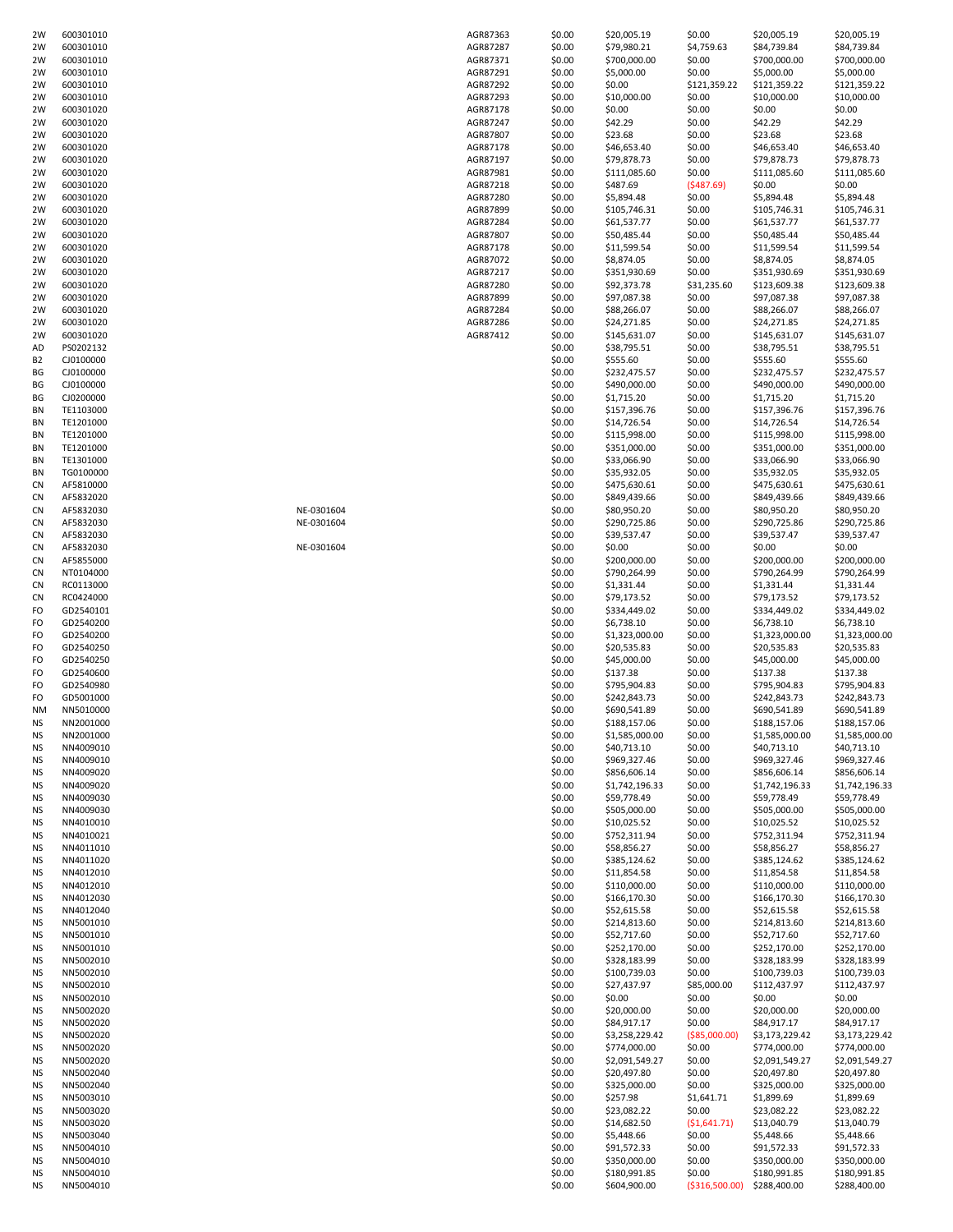| ΝS | NN5004020 |              | \$0.00 | \$149,253.04    | \$0.00        | \$149,253.04    | \$149,253.04    |
|----|-----------|--------------|--------|-----------------|---------------|-----------------|-----------------|
| ΝS | NN5004020 |              | \$0.00 | \$1,646,070.03  | \$0.00        | \$1,646,070.03  | \$1,646,070.03  |
|    |           |              |        |                 |               |                 |                 |
| ΝS | NN5004020 |              | \$0.00 | \$2,702,859.61  | \$0.00        | \$2,702,859.61  | \$2,702,859.61  |
| ΝS | NN5004020 |              | \$0.00 | \$3,107,105.15  | \$0.00        | \$3,107,105.15  | \$3,107,105.15  |
| ΝS | NN5004020 |              | \$0.00 | \$0.00          | \$0.00        | \$0.00          | \$0.00          |
|    |           |              |        |                 |               |                 |                 |
| ΝS | NN5006010 |              | \$0.00 | \$41,725.33     | \$0.00        | \$41,725.33     | \$41,725.33     |
| ΝS | NN500W000 |              | \$0.00 | \$131,852.00    | \$0.00        | \$131,852.00    | \$131,852.00    |
| ΝS | NN500W000 |              | \$0.00 | \$112,127.17    | \$0.00        | \$112,127.17    | \$112,127.17    |
|    |           |              |        |                 |               |                 |                 |
| ΝS | NN5070010 |              | \$0.00 | \$49,464.97     | \$0.00        | \$49,464.97     | \$49,464.97     |
| ΝS | NN5070010 |              | \$0.00 | \$8,450.73      | \$0.00        | \$8,450.73      | \$8,450.73      |
| ΝS | NN5070040 |              | \$0.00 | \$101,474.14    | \$0.00        | \$101,474.14    | \$101,474.14    |
|    |           |              |        |                 |               |                 |                 |
| ΝS | NN5070040 |              | \$0.00 | \$15,000.00     | \$0.00        | \$15,000.00     | \$15,000.00     |
| ΝS | NN9100000 |              | \$0.00 | \$594,577.89    | \$0.00        | \$594,577.89    | \$594,577.89    |
| ΝS | NN9301000 |              | \$0.00 | \$55,820.42     | \$0.00        | \$55,820.42     | \$55,820.42     |
|    |           |              |        |                 |               |                 |                 |
| ΝS | NN9301000 |              | \$0.00 | \$50,000.00     | \$0.00        | \$50,000.00     | \$50,000.00     |
| ТC | DP0902090 |              | \$0.00 | \$178,348.59    | (\$10,000.00) | \$168,348.59    | \$168,348.59    |
| тс | DP1204010 |              | \$0.00 | \$12,098.33     | \$0.00        | \$12,098.33     | \$12,098.33     |
|    |           |              |        |                 |               |                 |                 |
| ТC | DP4011093 |              | \$0.00 | \$2,197.28      | \$0.00        | \$2,197.28      | \$2,197.28      |
| ТC | DP4011093 |              | \$0.00 | \$0.00          | \$0.00        | \$0.00          | \$0.00          |
| тс | DP4015011 |              | \$0.00 | \$1,601,525.37  | \$0.00        | \$1,601,525.37  | \$1,601,525.37  |
|    |           |              |        |                 |               |                 |                 |
| ТC | DP4015041 |              | \$0.00 | \$50,000.00     | \$0.00        | \$50,000.00     | \$50,000.00     |
| тс | DP4015042 |              | \$0.00 | \$80,462.73     | \$0.00        | \$80,462.73     | \$80,462.73     |
| ТC | DP4015042 |              | \$0.00 | \$70,000.00     | \$0.00        | \$70,000.00     | \$70,000.00     |
|    |           |              |        |                 |               |                 |                 |
| ТC | DP4015043 |              | \$0.00 | \$0.10          | \$0.00        | \$0.10          | \$0.10          |
| тс | DP4015043 |              | \$0.00 | \$5,000.00      | \$0.00        | \$5,000.00      | \$5,000.00      |
| ТC | DP4015051 |              | \$0.00 | \$20,000.00     | \$0.00        | \$20,000.00     | \$20,000.00     |
|    |           |              |        |                 |               |                 |                 |
| ТC | DP8000000 |              | \$0.00 | \$50,000.00     | \$0.00        | \$50,000.00     | \$50,000.00     |
| TF | GD3006000 |              | \$0.00 | \$944.02        | \$0.00        | \$944.02        | \$944.02        |
|    |           |              |        |                 |               | \$0.00          | \$0.00          |
| TF | GD3012000 |              | \$0.00 | \$0.00          | \$0.00        |                 |                 |
| TF | HQ1001000 |              | \$0.00 | \$38,969.99     | \$0.00        | \$38,969.99     | \$38,969.99     |
| TF | HQ1001000 |              | \$0.00 | \$40,000.00     | \$0.00        | \$40,000.00     | \$40,000.00     |
|    |           |              |        |                 |               |                 |                 |
| TF | HU2006200 |              | \$0.00 | \$976.23        | \$0.00        | \$976.23        | \$976.23        |
| U2 | HU1004200 |              | \$0.00 | \$0.00          | \$0.00        | \$0.00          | \$0.00          |
| UX | EZ5012300 | ADSBRNL-0030 | \$0.00 | \$880,159.05    | \$0.00        | \$880,159.05    | \$880,159.05    |
|    |           |              |        |                 |               |                 |                 |
| VE | ST5001020 |              | \$0.00 | \$601,337.89    | \$0.00        | \$601,337.89    | \$601,337.89    |
| VE | ST5001020 |              | \$0.00 | \$635,000.00    | \$0.00        | \$635,000.00    | \$635,000.00    |
| VE | ST5001030 |              | \$0.00 | \$250,107.35    | \$0.00        | \$250,107.35    | \$250,107.35    |
|    |           |              |        |                 |               |                 |                 |
| VE | ST5001030 |              | \$0.00 | \$162,000.00    | \$0.00        | \$162,000.00    | \$162,000.00    |
| VE | ST5001040 |              | \$0.00 | \$284,912.98    | \$0.00        | \$284,912.98    | \$284,912.98    |
|    |           |              |        |                 |               |                 |                 |
| VE | ST6001020 |              | \$0.00 | \$147,025.29    | \$0.00        | \$147,025.29    | \$147,025.29    |
| VE | ST6001020 |              | \$0.00 | \$176,000.00    | \$0.00        | \$176,000.00    | \$176,000.00    |
| VE | ST6001031 |              | \$0.00 | \$1,514,887.74  | \$0.00        | \$1,514,887.74  | \$1,514,887.74  |
|    |           |              |        |                 |               |                 |                 |
| VE | ST6001031 |              | \$0.00 | \$1,503,000.00  | \$0.00        | \$1,503,000.00  | \$1,503,000.00  |
| VE | ST6001032 |              | \$0.00 | \$886,882.88    | \$0.00        | \$886,882.88    | \$886,882.88    |
| VE | ST6001032 |              | \$0.00 | \$1,184,000.00  | \$0.00        | \$1,184,000.00  | \$1,184,000.00  |
|    |           |              |        |                 |               |                 |                 |
| VE | ST6001034 | AIP          | \$0.00 | \$2,417,919.48  | \$0.00        | \$2,417,919.48  | \$2,417,919.48  |
| WA | 39KA00000 | PRN11SC40000 | \$0.00 | \$1,191,738.00  | \$0.00        | \$1,191,738.00  | \$1,191,738.00  |
| WA | 39KA00000 | PRN11SC40000 | \$0.00 | \$2,916,820.00  | \$0.00        | \$2,916,820.00  | \$2,916,820.00  |
|    |           |              |        |                 |               |                 |                 |
| WA | 39KC02000 | PRN07SC06000 | \$0.00 | \$227,836.62    | \$0.00        | \$227,836.62    | \$227,836.62    |
| WA | 39KG01000 | PRN09SC73000 | \$0.00 | \$31,673.11     | \$0.00        | \$31,673.11     | \$31,673.11     |
| WA | 39KG01000 | PRN10SC72000 | \$0.00 | \$1,897,541.54  | \$0.00        | \$1,897,541.54  | \$1,897,541.54  |
|    |           |              |        |                 |               |                 |                 |
| WA | AT5015033 |              | \$0.00 | \$0.00          | \$0.00        | \$0.00          | \$0.00          |
| WA | FS1001000 |              | \$0.00 | \$99,256.64     | \$0.00        | \$99,256.64     | \$99,256.64     |
| WA | FS1001000 |              | \$0.00 | \$6,287,000.00  | \$0.00        | \$6,287,000.00  | \$6,287,000.00  |
|    |           |              |        |                 |               |                 |                 |
| WA | FS1002000 |              | \$0.00 | \$477,260.00    | \$0.00        | \$477,260.00    | \$477,260.00    |
| WA | FS1002000 |              | \$0.00 | \$991,000.00    | \$0.00        | \$991,000.00    | \$991,000.00    |
| WA | FS1004000 |              | \$0.00 | \$13,538.24     | \$0.00        | \$13,538.24     | \$13,538.24     |
|    |           |              |        |                 |               |                 |                 |
| WA | FS1004000 |              | \$0.00 | \$483,000.00    | \$0.00        | \$483,000.00    | \$483,000.00    |
| WA | FS1005000 |              | \$0.00 | \$204,337.28    | \$0.00        | \$204,337.28    | \$204,337.28    |
| WA | FS1005000 |              | \$0.00 | \$1,993,000.00  | \$0.00        | \$1,993,000.00  | \$1,993,000.00  |
|    |           |              |        |                 |               |                 |                 |
| WA | FS1006000 |              | \$0.00 | \$36,841.40     | \$0.00        | \$36,841.40     | \$36,841.40     |
| WA | FS1006000 |              | \$0.00 | \$560,000.00    | \$0.00        | \$560,000.00    | \$560,000.00    |
|    |           |              |        |                 |               |                 |                 |
| WA | FS1007000 |              | \$0.00 | \$64,439.16     | \$0.00        | \$64,439.16     | \$64,439.16     |
| WA | FS1007000 |              | \$0.00 | \$491,000.00    | \$0.00        | \$491,000.00    | \$491,000.00    |
| WA | FS1009000 |              | \$0.00 | \$196,390.81    | \$0.00        | \$196,390.81    | \$196,390.81    |
| WA | FS1009000 |              | \$0.00 | \$556,000.00    | \$0.00        | \$556,000.00    | \$556,000.00    |
|    |           |              |        |                 |               |                 |                 |
| WA | KA1102080 |              | \$0.00 | \$20,921.92     | \$0.00        | \$20,921.92     | \$20,921.92     |
| WA | KA1102811 |              | \$0.00 | \$2,418,988.43  | \$0.00        | \$2,418,988.43  | \$2,418,988.43  |
| WA | KA1102811 |              | \$0.00 | \$11,981.92     | \$0.00        | \$11,981.92     | \$11,981.92     |
|    |           |              |        |                 |               |                 |                 |
| WA | KA1102812 |              | \$0.00 | \$1,140,178.56  | \$0.00        | \$1,140,178.56  | \$1,140,178.56  |
| WA | KA1102812 |              | \$0.00 | \$683,221.38    | \$0.00        | \$683,221.38    | \$683,221.38    |
|    | KA1301031 | EQUMIE71RG   |        | \$0.15          | \$0.00        | \$0.15          | \$0.15          |
| WA |           |              | \$0.00 |                 |               |                 |                 |
| WA | KA1502021 |              | \$0.00 | \$5,898.40      | \$0.00        | \$5,898.40      | \$5,898.40      |
| WA | KA2101020 | OPEMIE30YD   | \$0.00 | \$3,091,967.46  | \$0.00        | \$3,091,967.46  | \$3,091,967.46  |
|    | KA2101020 |              |        | \$3,759,251.58  | \$0.00        | \$3,759,251.58  | \$3,759,251.58  |
| WA |           |              | \$0.00 |                 |               |                 |                 |
| WA | KA2101020 | OPEMIE30YD   | \$0.00 | \$4,679,000.00  | \$0.00        | \$4,679,000.00  | \$4,679,000.00  |
| WA | KA2101020 | EQUMIE30YD   | \$0.00 | \$0.00          | \$0.00        | \$0.00          | \$0.00          |
|    |           |              |        |                 |               |                 |                 |
| WA | KA2101030 |              | \$0.00 | \$235,144.86    | \$0.00        | \$235,144.86    | \$235,144.86    |
| WA | KA2101030 |              | \$0.00 | \$115,000.00    | \$0.00        | \$115,000.00    | \$115,000.00    |
| WA | KA2102021 |              | \$0.00 | \$7,568,791.20  | \$0.00        | \$7,568,791.20  | \$7,568,791.20  |
|    |           |              |        |                 |               |                 |                 |
| WA | KA2102021 | EQU          | \$0.00 | \$0.00          | \$0.00        | \$0.00          | \$0.00          |
| WA | KA2102021 |              | \$0.00 | \$19,111,022.00 | \$0.00        | \$19,111,022.00 | \$19,111,022.00 |
|    |           |              |        |                 |               |                 |                 |
| WA | KA2102021 | EQU          | \$0.00 | \$0.00          | \$0.00        | \$0.00          | \$0.00          |
| WA | KA2102090 |              | \$0.00 | \$102,483.95    | \$0.00        | \$102,483.95    | \$102,483.95    |
| WA | KA2102090 |              | \$0.00 | \$60,759.83     | \$0.00        | \$60,759.83     | \$60,759.83     |
|    |           |              |        |                 |               |                 |                 |
| WA | KA2102090 |              | \$0.00 | \$17,756.22     | \$0.00        | \$17,756.22     | \$17,756.22     |
| WA | KA2102090 |              | \$0.00 | \$250,031.60    | \$0.00        | \$250,031.60    | \$250,031.60    |
| WA | KA2103011 | EQUMIE30YD   | \$0.00 | \$2,446,000.00  | \$0.00        | \$2,446,000.00  | \$2,446,000.00  |
|    |           |              |        |                 |               |                 |                 |
| WA | KA2201020 |              | \$0.00 | \$127,467.03    | \$0.00        | \$127,467.03    | \$127,467.03    |
| WA | KA2201020 |              | \$0.00 | \$3,914,000.00  | \$0.00        | \$3,914,000.00  | \$3,914,000.00  |
| WA | KA2202010 |              | \$0.00 | \$257,322.81    | \$0.00        | \$257,322.81    | \$257,322.81    |
|    |           |              |        |                 |               |                 |                 |
| WA | KA2202010 |              | \$0.00 | \$959,000.00    | \$0.00        | \$959,000.00    | \$959,000.00    |
| WA | KA2202090 |              | \$0.00 | \$532,623.55    | \$0.00        | \$532,623.55    | \$532,623.55    |
|    |           |              |        |                 |               |                 |                 |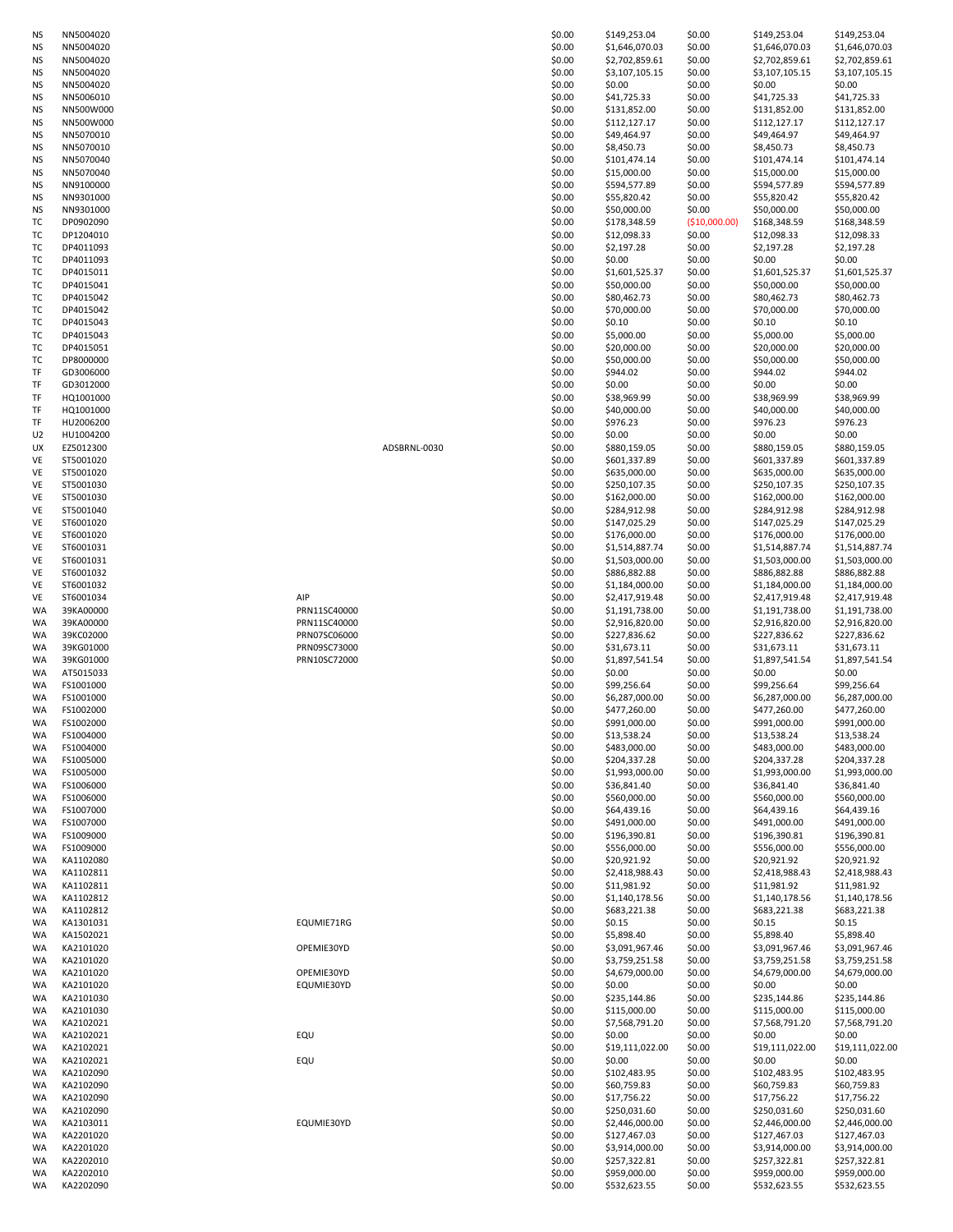| WA       | KA2202090              |            | \$0.00           | \$635,000.00                     | \$0.00           | \$635,000.00                   | \$635,000.00                     |
|----------|------------------------|------------|------------------|----------------------------------|------------------|--------------------------------|----------------------------------|
| WA       | KA2202090              |            | \$0.00           | \$734,000.00                     | \$0.00           | \$734,000.00                   | \$734,000.00                     |
| WA       | KA2203012              |            | \$0.00           | \$548,447.16                     | \$0.00           | \$548,447.16                   | \$548,447.16                     |
| WA       | KA2203012              |            | \$0.00           | \$500,000.00                     | \$0.00           | \$500,000.00                   | \$500,000.00                     |
| WA       | KA2301020              |            | \$0.00           | \$456,044.54                     | \$0.00           | \$456,044.54                   | \$456,044.54                     |
| WA       | KA2301020              |            | \$0.00           | \$1,051,000.00                   | \$0.00           | \$1,051,000.00                 | \$1,051,000.00                   |
| WA       | KA2302090              |            | \$0.00           | \$173,525.49                     | \$0.00           | \$173,525.49                   | \$173,525.49                     |
| WA       | KA2303011              | OPEMIE11WB | \$0.00           | \$267,611.50<br>\$849,683.16     | \$0.00           | \$267,611.50                   | \$267,611.50                     |
| WA       | KA2303011              | EQUMIE11WB | \$0.00           |                                  | \$0.00           | \$849,683.16                   | \$849,683.16                     |
| WA       | KA2303011              | EQUMIE11WB | \$0.00           | \$3,000,000.00                   | \$0.00           | \$3,000,000.00                 | \$3,000,000.00                   |
| WA       | KA2401012              |            | \$0.00           | \$2,423,367.64                   | \$0.00           | \$2,423,367.64                 | \$2,423,367.64                   |
| WA       | KA2401021              |            | \$0.00           | \$474,539.40                     | \$0.00           | \$474,539.40<br>\$286,000.00   | \$474,539.40                     |
| WA<br>WA | KA2401021<br>KA2401022 |            | \$0.00<br>\$0.00 | \$286,000.00<br>\$17,800.80      | \$0.00<br>\$0.00 | \$17,800.80                    | \$286,000.00<br>\$17,800.80      |
| WA       | KA2403013              | EQU        | \$0.00           | \$13,302.54                      | \$0.00           | \$13,302.54                    | \$13,302.54                      |
| WA       | KA2403013              |            | \$0.00           | \$76,096.55                      | \$0.00           | \$76,096.55                    | \$76,096.55                      |
| WA       | KA2403013              |            | \$0.00           | \$219,000.00                     | \$0.00           | \$219,000.00                   | \$219,000.00                     |
| WA       | KA2501012              |            | \$0.00           | \$820,102.58                     | \$0.00           | \$820,102.58                   | \$820,102.58                     |
| WA       | KA2501021              |            | \$0.00           | \$2,807,654.41                   | \$0.00           | \$2,807,654.41                 | \$2,807,654.41                   |
| WA       | KA2501022              |            | \$0.00           | \$355,093.27                     | \$0.00           | \$355,093.27                   | \$355,093.27                     |
| WA       | KA2501022              |            | \$0.00           | \$1,239,000.00                   | \$0.00           | \$1,239,000.00                 | \$1,239,000.00                   |
| WA       | KA2501032              |            | \$0.00           | \$1,019,832.67                   | \$0.00           | \$1,019,832.67                 | \$1,019,832.67                   |
| WA       | KA2501032              |            | \$0.00           | \$1,121,000.00                   | \$0.00           | \$1,121,000.00                 | \$1,121,000.00                   |
| WA       | KA2601020              |            | \$0.00           | \$5,000.00                       | \$0.00           | \$5,000.00                     | \$5,000.00                       |
| WA       | KA2602010              |            | \$0.00           | \$506,557.25                     | \$0.00           | \$506,557.25                   | \$506,557.25                     |
| WA       | KA2602010              | AIP        | \$0.00           | \$2,072,252.40                   | \$0.00           | \$2,072,252.40                 | \$2,072,252.40                   |
| WA       | KA2602010              |            | \$0.00           | \$2,856,000.00                   | \$0.00           | \$2,856,000.00                 | \$2,856,000.00                   |
| WA       | KA2602010              | AIP        | \$0.00           | \$300,000.00                     | \$0.00           | \$300,000.00                   | \$300,000.00                     |
| WA       | KB0101022              |            | \$0.00           | \$2,018,527.99                   | \$0.00           | \$2,018,527.99                 | \$2,018,527.99                   |
| WA       | KB0181012              |            | \$0.00           | \$36,453.78                      | \$0.00           | \$36,453.78                    | \$36,453.78                      |
| WA       | KB0181012              |            | \$0.00           | \$34,228.17                      | \$0.00           | \$34,228.17                    | \$34,228.17                      |
| WA       | KB0201021              | EQUMIE01VB | \$0.00           | \$660,358.44                     | \$0.00           | \$660,358.44                   | \$660,358.44                     |
| WA       | KB0201021              |            | \$0.00           | \$1,628,120.91                   | \$0.00           | \$1,628,120.91                 | \$1,628,120.91                   |
| WA       | KB0201021              |            | \$0.00           | \$5,712,053.00                   | \$0.00           | \$5,712,053.00                 | \$5,712,053.00                   |
| WA       | KB0201022              |            | \$0.00           | \$20,516.37                      | \$0.00           | \$20,516.37                    | \$20,516.37                      |
| WA       | KB0201052              |            | \$0.00           | \$665,640.59                     | \$0.00           | \$665,640.59                   | \$665,640.59                     |
| WA       | KB0201052              |            | \$0.00           | \$670,000.00                     | \$0.00           | \$670,000.00                   | \$670,000.00                     |
| WA       | KB0202011              | EQU        | \$0.00           | \$328,681.04                     | \$0.00           | \$328,681.04                   | \$328,681.04                     |
| WA       | KB0202011              | AIP        | \$0.00           | \$1,954,269.88                   | \$0.00           | \$1,954,269.88                 | \$1,954,269.88                   |
| WA       | KB0202011              |            | \$0.00           | \$37,424,737.42                  | \$0.00           | \$37,424,737.42                | \$37,424,737.42                  |
| WA       | KB0202011              | EQU        | \$0.00           | \$1,200,000.00                   | \$0.00           | \$1,200,000.00                 | \$1,200,000.00                   |
| WA       | KB0202011              | AIP        | \$0.00           | \$2,300,000.00                   | \$0.00           | \$2,300,000.00                 | \$2,300,000.00                   |
| WA       | KB0202011              |            | \$0.00           | \$121,189,650.00                 | \$0.00           | \$121,189,650.00               | \$121,189,650.00                 |
| WA       | KB0202011              | EQU        | \$0.00           | \$1,152,422.00                   | \$0.00           | \$1,152,422.00                 | \$1,152,422.00                   |
| WA       | KB0202011              | AIP        | \$0.00           | \$2,208,809.00                   | \$0.00           | \$2,208,809.00                 | \$2,208,809.00                   |
| WA       | KB0202012              | EQU        | \$0.00           | \$2,679,749.14                   | \$0.00           | \$2,679,749.14                 | \$2,679,749.14                   |
| WA       | KB0202012              |            | \$0.00           | \$29,203,237.48                  | \$0.00           | \$29,203,237.48                | \$29,203,237.48                  |
| WA       | KB0202012              | EQU        | \$0.00           | \$100,000.00                     | \$0.00           | \$100,000.00                   | \$100,000.00                     |
| WA       | KB0202030              |            | \$0.00           | \$3,083.37                       | \$0.00           | \$3,083.37                     | \$3,083.37                       |
| WA       | KB0281011              |            | \$0.00           | \$12,350,000.00                  | \$0.00           | \$12,350,000.00                | \$12,350,000.00                  |
| WA       | KB0281011              |            | \$0.00           | \$267,025.04                     | \$0.00           | \$267,025.04                   | \$267,025.04                     |
| WA       | KB0281011              |            | \$0.00           | \$182,974.96                     | \$0.00           | \$182,974.96                   | \$182,974.96                     |
| WA       | KB0301020              |            | \$0.00           | \$2,279,235.26                   | \$0.00           | \$2,279,235.26                 | \$2,279,235.26                   |
| WA       | KB0301042              |            | \$0.00           | \$3,297,169.36                   | \$0.00           | \$3,297,169.36                 | \$3,297,169.36                   |
| WA       | KB0301052              |            | \$0.00           | \$31,645.06                      | \$0.00           | \$31,645.06                    | \$31,645.06                      |
| WA       | KB0301052              |            | \$0.00           | \$244,890.00                     | \$0.00           | \$244,890.00                   | \$244,890.00                     |
| WA       | KB0401022              |            | \$0.00           | \$362,099.81                     | \$0.00           | \$362,099.81                   | \$362,099.81                     |
| WA       | KB0401022              |            | \$0.00           | \$143,454.00                     | \$0.00           | \$143,454.00                   | \$143,454.00                     |
| WA       | KC0201010              |            | \$0.00           | \$538,282.70                     | \$0.00           | \$538,282.70                   | \$538,282.70                     |
| WA       | KC0201010              |            | \$0.00           | \$3,614,000.00                   | \$0.00           | \$3,614,000.00                 | \$3,614,000.00                   |
| WA       | KC0201060              |            | \$0.00           | \$1,297,657.47                   | \$0.00           | \$1,297,657.47                 | \$1,297,657.47                   |
| WA       | KC0201060              |            | \$0.00           | \$3,524,000.00                   | \$0.00           | \$3,524,000.00                 | \$3,524,000.00                   |
| WA       | KC0202020              | EQU        | \$0.00           | \$227,171.69                     | \$0.00           | \$227,171.69                   | \$227,171.69                     |
| WA       | KC0202020              |            | \$0.00           | \$2,207,889.16                   | \$0.00           | \$2,207,889.16                 | \$2,207,889.16                   |
| WA       | KC0202030              |            | \$0.00           | \$230,541.81                     | \$0.00           | \$230,541.81                   | \$230,541.81                     |
| WA       | KC0202030              |            | \$0.00           | \$1,859,000.00                   | \$0.00           | \$1,859,000.00                 | \$1,859,000.00                   |
| WA       | KC0202050              |            | \$0.00           | \$178,715.03                     | \$0.00           | \$178,715.03                   | \$178,715.03                     |
| WA       | KC0202050              |            | \$0.00           | \$1,421,000.00                   | \$0.00           | \$1,421,000.00<br>\$390,292.89 | \$1,421,000.00                   |
| WA       | KC0203010              |            | \$0.00           | \$390,292.89                     | \$0.00           |                                | \$390,292.89                     |
| WA       | KC0203010              |            | \$0.00           | \$112,000.00                     | \$0.00           | \$112,000.00<br>\$469,905.66   | \$112,000.00                     |
| WA       | KC0203020              | EQU        | \$0.00           | \$469,905.66                     | \$0.00           |                                | \$469,905.66                     |
| WA       | KC0203020              |            | \$0.00           | \$1,864,406.70                   | \$0.00           | \$1,864,406.70                 | \$1,864,406.70                   |
| WA<br>WA | KC020401G<br>KC0207010 |            | \$0.00<br>\$0.00 | \$0.00<br>\$2,680,782.37         | \$0.00<br>\$0.00 | \$0.00<br>\$2,680,782.37       | \$0.00<br>\$2,680,782.37         |
|          |                        |            |                  |                                  |                  |                                |                                  |
| WA       | KC0281013<br>KC0281013 |            | \$0.00<br>\$0.00 | \$2,371,280.63                   | \$0.00           | \$2,371,280.63                 | \$2,371,280.63                   |
| WA       |                        |            |                  | \$171,102.72                     | \$0.00           | \$171,102.72                   | \$171,102.72                     |
| WA<br>WA | KC0301020<br>KC0301020 |            | \$0.00<br>\$0.00 | \$257,463.03<br>\$2,798,000.00   | \$0.00<br>\$0.00 | \$257,463.03<br>\$2,798,000.00 | \$257,463.03<br>\$2,798,000.00   |
|          | KC0302010              |            | \$0.00           | \$18,483.51                      |                  | \$18,483.51                    | \$18,483.51                      |
| WA<br>WA | KC0302010              |            | \$0.00           | \$3,606,000.00                   | \$0.00<br>\$0.00 | \$3,606,000.00                 | \$3,606,000.00                   |
| WA       | KC0302030              |            | \$0.00           | \$95,449.20                      | \$0.00           | \$95,449.20                    | \$95,449.20                      |
| WA       | KC0302030              |            | \$0.00           | \$424,000.00                     | \$0.00           | \$424,000.00                   | \$424,000.00                     |
| WA       | KC0302030              |            | \$0.00           | \$622,000.00                     | \$0.00           | \$622,000.00                   | \$622,000.00                     |
| WA       | KC0304020              | EQU        | \$0.00           | \$31,065.06                      | \$0.00           | \$31,065.06                    | \$31,065.06                      |
| WA       | KC0304020              |            | \$0.00           | \$2,889,609.75                   | \$0.00           | \$2,889,609.75                 | \$2,889,609.75                   |
| WA       | KC0304030              |            | \$0.00           | \$988,661.68                     | \$0.00           | \$988,661.68                   | \$988,661.68                     |
| WA       | KC0304030              | EQU        | \$0.00           | \$665,000.00                     | \$0.00           | \$665,000.00                   | \$665,000.00                     |
| WA       | KC0304030              |            | \$0.00           | \$6,588,000.00                   | \$0.00           | \$6,588,000.00                 | \$6,588,000.00                   |
| WA       | KC0401030              | AIP        | \$0.00           | \$1,062.91                       | \$0.00           | \$1,062.91                     | \$1,062.91                       |
| WA       | KC0401030              |            | \$0.00           | \$2,036,626.16                   | \$0.00           | \$2,036,626.16                 | \$2,036,626.16                   |
| WA       |                        |            |                  |                                  |                  |                                |                                  |
|          | KC0401030              |            | \$0.00           |                                  |                  | \$2,500,000.00                 |                                  |
| WA       | KC0401030              | EQU        | \$0.00           | \$2,500,000.00<br>\$5,500,000.00 | \$0.00           | \$5,500,000.00                 | \$2,500,000.00                   |
| WA       | KC0401040              |            | \$0.00           | \$6,000,000.00                   | \$0.00<br>\$0.00 | \$6,000,000.00                 | \$5,500,000.00<br>\$6,000,000.00 |